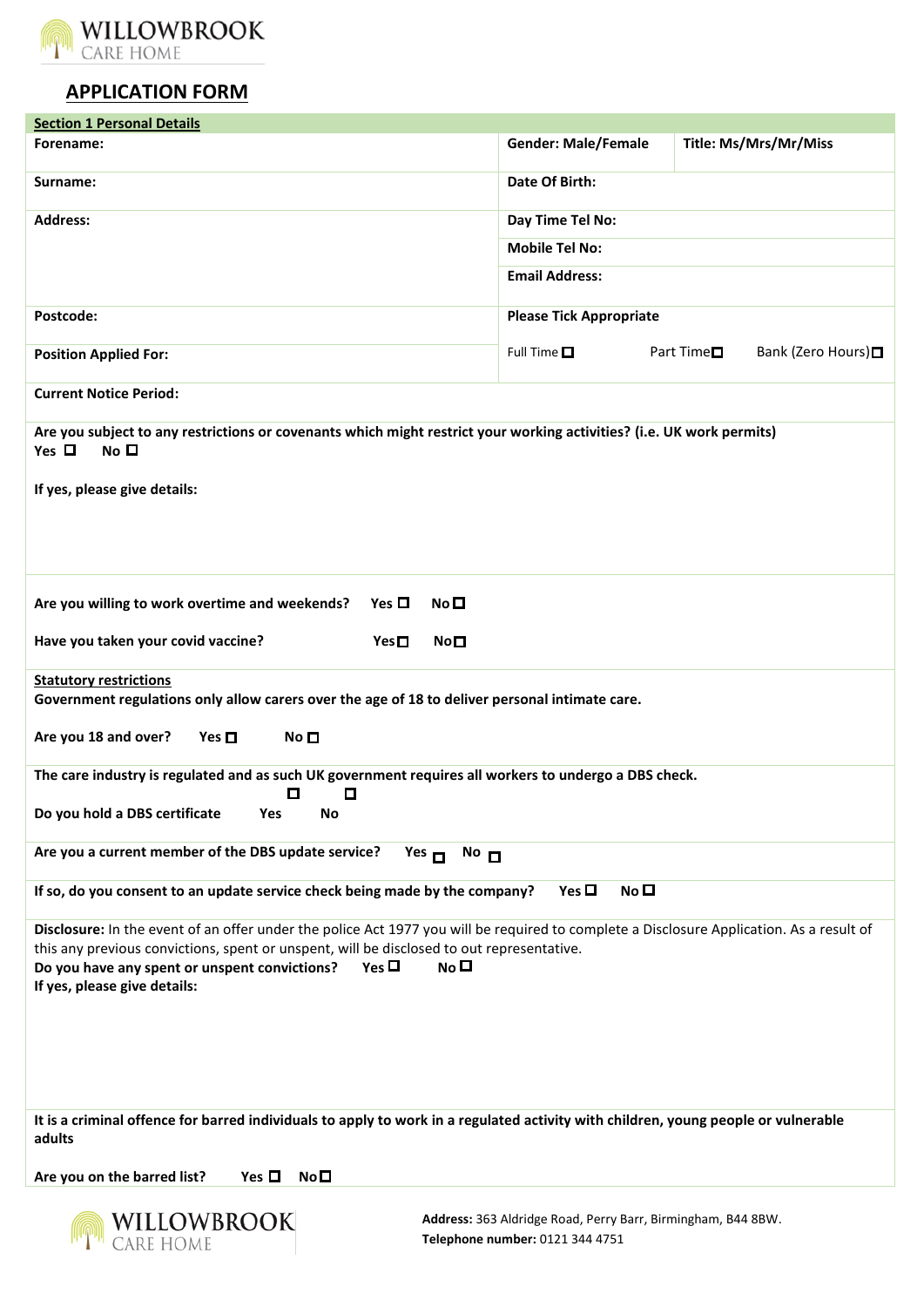

| Section 2 Employment History (List previous employment starting with most recent employer) |                           |            |                      |                          |                           |
|--------------------------------------------------------------------------------------------|---------------------------|------------|----------------------|--------------------------|---------------------------|
| Name and address of                                                                        | <b>Date of Employment</b> |            | <b>Position Held</b> | <b>Details of duties</b> | <b>Reason for leaving</b> |
| <b>Employer</b>                                                                            | From                      | ${\bf To}$ |                      |                          |                           |
|                                                                                            |                           |            |                      |                          |                           |
|                                                                                            |                           |            |                      |                          |                           |
|                                                                                            |                           |            |                      |                          |                           |
|                                                                                            |                           |            |                      |                          |                           |
|                                                                                            |                           |            |                      |                          |                           |
|                                                                                            |                           |            |                      |                          |                           |
|                                                                                            |                           |            |                      |                          |                           |
|                                                                                            |                           |            |                      |                          |                           |
|                                                                                            |                           |            |                      |                          |                           |
|                                                                                            |                           |            |                      |                          |                           |
|                                                                                            |                           |            |                      |                          |                           |
|                                                                                            |                           |            |                      |                          |                           |
|                                                                                            |                           |            |                      |                          |                           |
|                                                                                            |                           |            |                      |                          |                           |
|                                                                                            |                           |            |                      |                          |                           |
|                                                                                            |                           |            |                      |                          |                           |
|                                                                                            |                           |            |                      |                          |                           |
|                                                                                            |                           |            |                      |                          |                           |
|                                                                                            |                           |            |                      |                          |                           |
|                                                                                            |                           |            |                      |                          |                           |
|                                                                                            |                           |            |                      |                          |                           |
|                                                                                            |                           |            |                      |                          |                           |
|                                                                                            |                           |            |                      |                          |                           |
|                                                                                            |                           |            |                      |                          |                           |
|                                                                                            |                           |            |                      |                          |                           |
|                                                                                            |                           |            |                      |                          |                           |
|                                                                                            |                           |            |                      |                          |                           |
|                                                                                            |                           |            |                      |                          |                           |
|                                                                                            |                           |            |                      |                          |                           |
|                                                                                            |                           |            |                      |                          |                           |
|                                                                                            |                           |            |                      |                          |                           |
|                                                                                            |                           |            |                      |                          |                           |
|                                                                                            |                           |            |                      |                          |                           |
|                                                                                            |                           |            |                      |                          |                           |
|                                                                                            |                           |            |                      |                          |                           |
|                                                                                            |                           |            |                      |                          |                           |
|                                                                                            |                           |            |                      |                          |                           |
|                                                                                            |                           |            |                      |                          |                           |
|                                                                                            |                           |            |                      |                          |                           |
|                                                                                            |                           |            |                      |                          |                           |
|                                                                                            |                           |            |                      |                          |                           |
|                                                                                            |                           |            |                      |                          |                           |
|                                                                                            |                           |            |                      |                          |                           |
|                                                                                            |                           |            |                      |                          |                           |

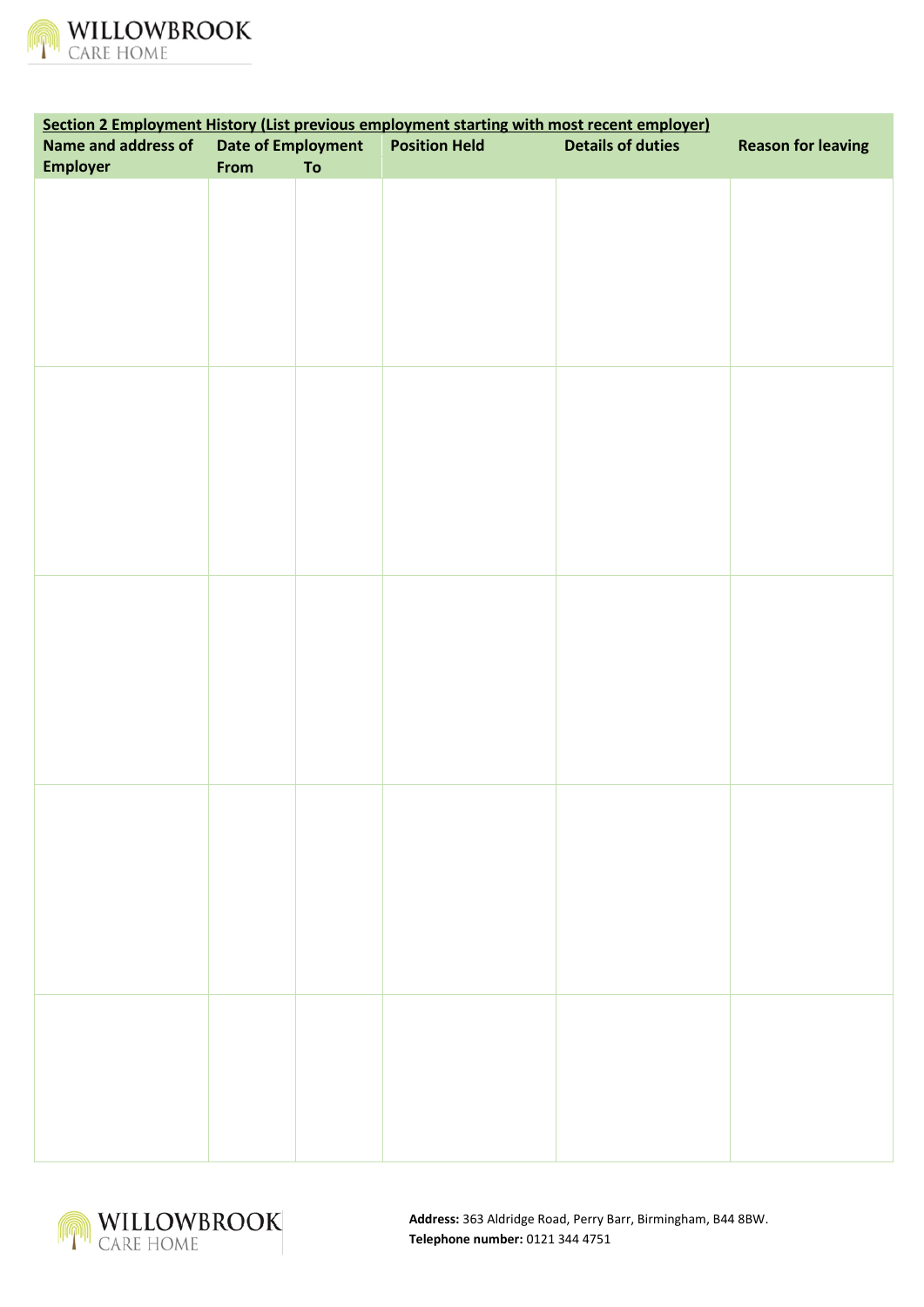

| <b>Section 3 Education History</b> |                                    |       |                       |    |
|------------------------------------|------------------------------------|-------|-----------------------|----|
| Name and address of                | <b>Education and Qualification</b> | Grade | <b>Dates Attended</b> |    |
| School/College/University          |                                    |       | From                  | To |
|                                    |                                    |       |                       |    |
|                                    |                                    |       |                       |    |
|                                    |                                    |       |                       |    |
|                                    |                                    |       |                       |    |
|                                    |                                    |       |                       |    |
|                                    |                                    |       |                       |    |
|                                    |                                    |       |                       |    |
|                                    |                                    |       |                       |    |
|                                    |                                    |       |                       |    |
|                                    |                                    |       |                       |    |
|                                    |                                    |       |                       |    |
|                                    |                                    |       |                       |    |
|                                    |                                    |       |                       |    |
|                                    |                                    |       |                       |    |
|                                    |                                    |       |                       |    |
|                                    |                                    |       |                       |    |
|                                    |                                    |       |                       |    |
|                                    |                                    |       |                       |    |
|                                    |                                    |       |                       |    |
|                                    |                                    |       |                       |    |
|                                    |                                    |       |                       |    |
|                                    |                                    |       |                       |    |
|                                    |                                    |       |                       |    |
|                                    |                                    |       |                       |    |
|                                    |                                    |       |                       |    |
|                                    |                                    |       |                       |    |
|                                    |                                    |       |                       |    |
|                                    |                                    |       |                       |    |
|                                    |                                    |       |                       |    |
|                                    |                                    |       |                       |    |
|                                    |                                    |       |                       |    |
|                                    |                                    |       |                       |    |
|                                    |                                    |       |                       |    |
|                                    |                                    |       |                       |    |
|                                    |                                    |       |                       |    |
|                                    |                                    |       |                       |    |
|                                    |                                    |       |                       |    |
|                                    |                                    |       |                       |    |
|                                    |                                    |       |                       |    |
|                                    |                                    |       |                       |    |
|                                    |                                    |       |                       |    |
|                                    |                                    |       |                       |    |
|                                    |                                    |       |                       |    |
|                                    |                                    |       |                       |    |
|                                    |                                    |       |                       |    |